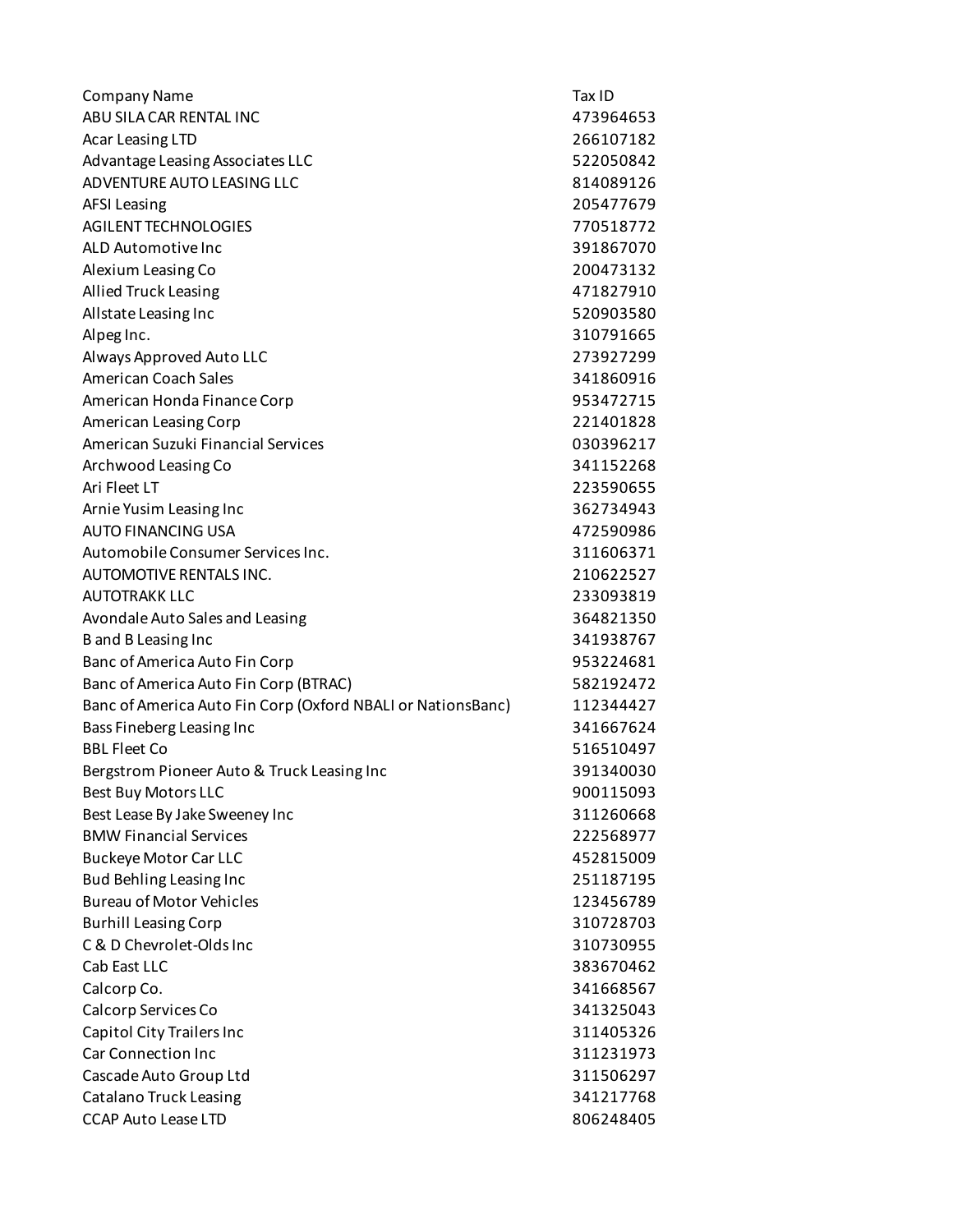| <b>Century National Bank</b>               | 314261530 |
|--------------------------------------------|-----------|
| Cerni Leasing LLC                          | 275543831 |
| <b>CFC Investment Company</b>              | 310790388 |
| Chase Manhattan Automotive Finance Corp    | 112690123 |
| Chrysler Financial Company LLC             | 522109803 |
| CitiCapital Commercial Leasing             | 351149729 |
| <b>CMI Leasing Inc</b>                     | 341265482 |
| <b>Compeer Financial</b>                   | 410696305 |
| <b>COOP First LLC</b>                      | 311739800 |
| Corporate Fleet Services Inc               | 381709215 |
| <b>Creager Leasing Corporation</b>         | 341527667 |
| Credit Union Services Inc.                 | 752623130 |
| Cresco Labs                                | 463843921 |
| CU Advantage Inc.                          | 311616047 |
| <b>CULA</b>                                | 330387216 |
| <b>CULA</b>                                | 341735615 |
| D L E Leasing Inc                          | 311308008 |
| D L Peterson Trust                         | 526035025 |
| <b>DL Peterson Trust</b>                   | 113499573 |
| Daimler Trust                              | 207458816 |
| DaimlerChrysler Services North America LLC | 383536414 |
| Dave Kehl Chevrolet Inc.                   | 341107975 |
| Dayton Leasing Limited LLC                 | 311616030 |
| <b>DCFS Trust</b>                          | 522101307 |
| Delaware County Bank                       | 314376006 |
| DriveTime Car Sales Company LLC            | 860683232 |
| DS Nominee Titleholder LLC                 | 471030449 |
| Duthler Leasing Inc.                       | 381723191 |
| <b>EAN Holdings LLC</b>                    | 264086616 |
| <b>EAN Trust</b>                           | 266383373 |
| Easy Leasing and Rental Inc                | 310943327 |
| Economic Leasing Inc.                      | 311422038 |
| <b>Emkay Inc Trust</b>                     | 362089149 |
| <b>Emkay Inc Trust</b>                     | 363975295 |
| <b>Enterprise Fleet Management</b>         | 266047810 |
| Enterprise Fleet Services - Englewood CO   | 840783547 |
| Enterprise Fleet Services of TN            | 431523681 |
| Enterprise Leasing Co - Charlotte          | 431241935 |
| Enterprise Leasing Co of Houston           | 741744231 |
| Enterprise Leasing Co of KS                | 480791835 |
| Enterprise Leasing Co of New Orleans       | 431153490 |
| Enterprise Leasing Co of Philadelphia      | 431373519 |
| Enterprise Leasing Co of Phoenix           | 860408806 |
| Enterprise Leasing Co of St. Louis         | 431220505 |
| Enterprise Leasing Co. of Detroit          | 431454534 |
| Enterprise Leasing Company - Renton WA     | 363631667 |
| Enterprise Leasing Company - Rockville MD  | 431344830 |
| Enterprise Leasing Company of Baltimore    | 431421127 |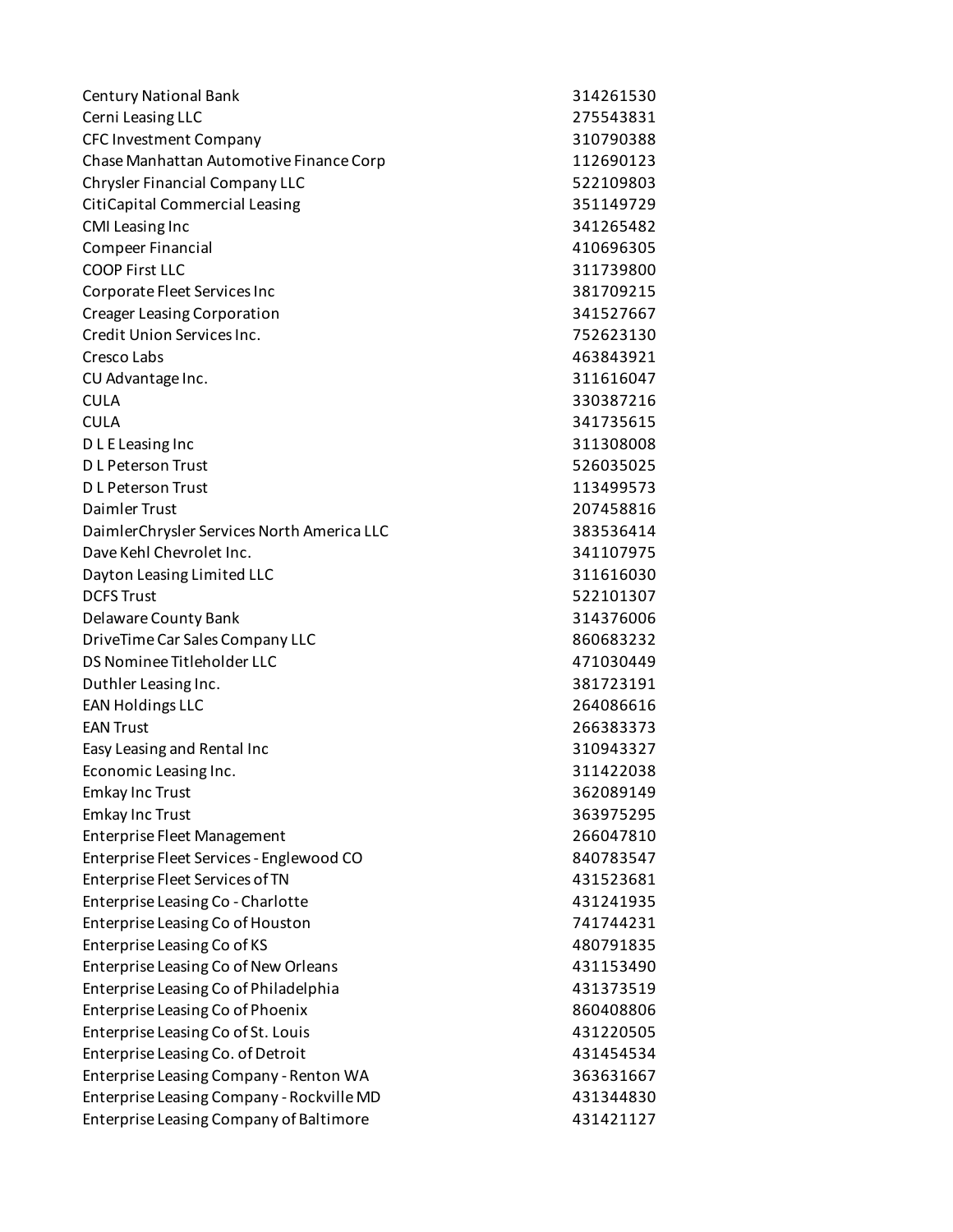| Enterprise Leasing Company of Chicago                    | 431298227 |
|----------------------------------------------------------|-----------|
| Enterprise Leasing Company of Georgia                    | 591271692 |
| Enterprise Leasing Company of Norfolk/Richmond           | 431456555 |
| Enterprise Leasing Company of Orlando                    | 591356140 |
| <b>Enterprise Leasing Company Tampa</b>                  | 591664426 |
| Enterprise Leasing Company-South Central Inc.            | 431455446 |
| ENTERPRISE RENT A CAR CO OF CINCINNATI                   | 431153492 |
| Enterprise Rent A Car of SF                              | 363041733 |
| Enterprise Rent-a-Car Co of Los Angeles                  | 953475810 |
| Enterprise Rent-A-Car Company Inc.-Wauk                  | 431507735 |
| Enterprise Rent-a-Car of Boston Inc.                     | 431526718 |
| Enterprise Rent-a-Car of Cleveland                       | 311330418 |
| Enterprise Rent-A-Car of Kentucky                        | 311330118 |
| Enterprise Rent-a-Car of Pittsburgh                      | 431526198 |
| <b>Ewald Fleet Solutions LLC</b>                         | 203093156 |
| <b>EXECUTIVE CAR LEASING</b>                             | 221766281 |
| <b>Fairfield National Division of Park National Bank</b> | 314275504 |
| <b>FCAUSLLC</b>                                          | 270187394 |
| Ferrari Financial Services Titling Trust                 | 306544071 |
| <b>Fifth Third Bank</b>                                  | 610290030 |
| <b>Fifth Third Bank</b>                                  | 310829500 |
| <b>Fifth Third Bank</b>                                  | 311005680 |
| <b>Fifth Third Bank</b>                                  | 310686865 |
| <b>Fifth Third Bank</b>                                  | 310854433 |
| <b>Fifth Third Bank</b>                                  | 311137357 |
| <b>Fifth Third Bank</b>                                  | 383307634 |
| <b>Fifth Third Bank</b>                                  | 310676865 |
| <b>Fifth Third Bank</b>                                  | 344208980 |
| <b>Fifth Third Bank</b>                                  | 341796329 |
| <b>Fifth Third Bank</b>                                  | 610335110 |
| <b>Fifth Third Bank</b>                                  | 311626897 |
| <b>Financial Services Vehicle Trust</b>                  | 226674598 |
| FIRST AMERICA CORP                                       | 310804767 |
| First America Inc                                        | 204770468 |
| <b>First Knox National Bank</b>                          | 314259915 |
| First Medina Company                                     | 346516520 |
| First Merit Bank NA                                      | 340220600 |
| First Southwestern of Ohio                               | 310308605 |
| Fleet One                                                | 464092588 |
| <b>Fleet Services Inc</b>                                | 391076978 |
| Fleet Systems Inc                                        | 770072329 |
| Ford Credit Titling Trust                                | 386638808 |
| Ford Motor Credit Company                                | 381612444 |
| Friedman Auto Lease                                      | 341967610 |
| <b>GELCO</b>                                             | 410793360 |
| <b>Gelco Corporation</b>                                 | 362774566 |
| <b>GELCO FLEET TRUST</b>                                 | 043645358 |
| Geller Leasing Inc                                       | 341818755 |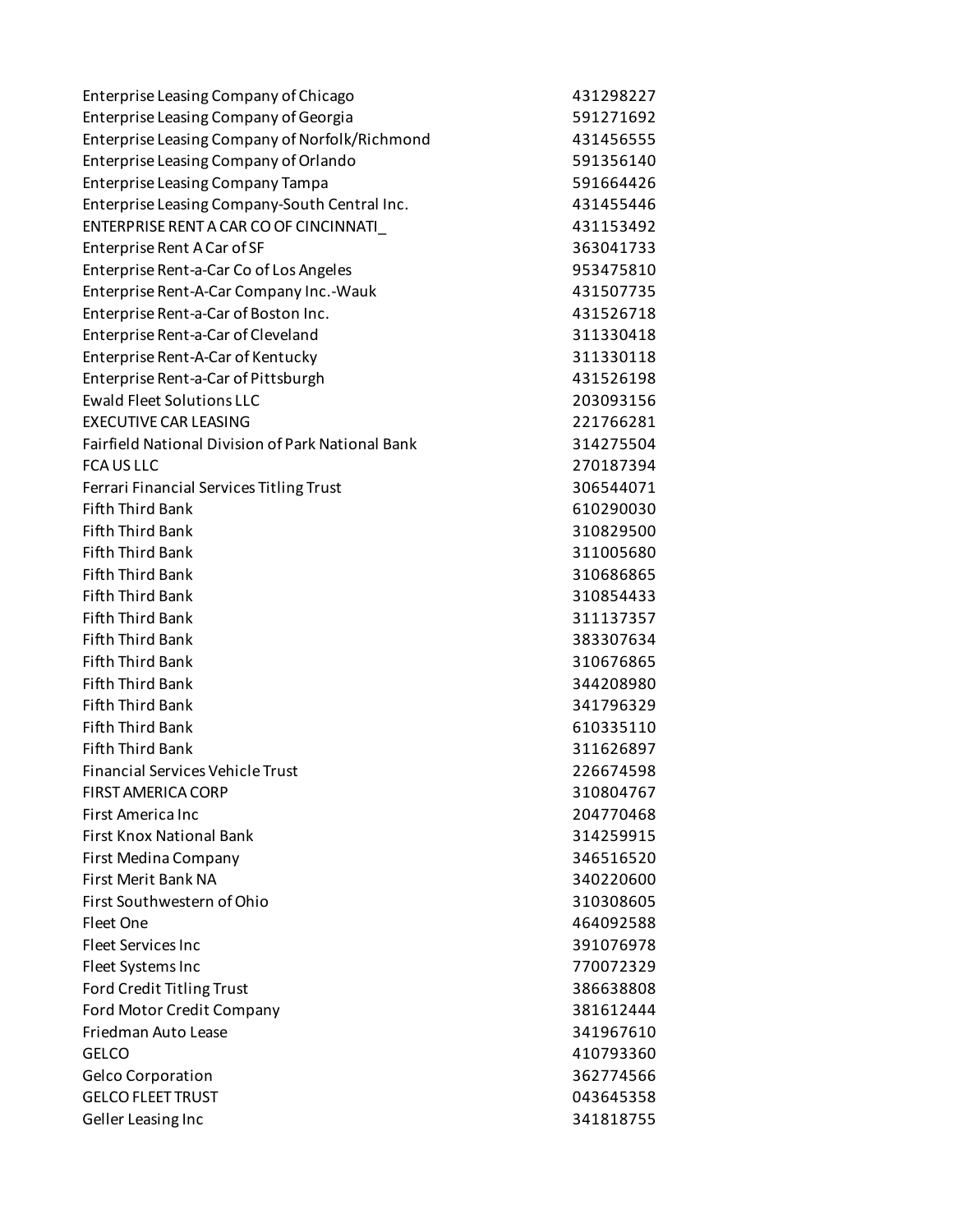| <b>GEM Auto Leasing</b>                          | 461123640 |
|--------------------------------------------------|-----------|
| General Motors Acceptance Corp                   | 380572512 |
| <b>GMAC Automotive Bank</b>                      | 201001796 |
| <b>GMB Trucking LLC</b>                          | 474417993 |
| <b>GO KEY LEASING</b>                            | 341684988 |
| H19 Sutton Leasing LLC                           | 863448922 |
| Henry Motor Car                                  | 295406268 |
| Hitachi Credit America Corp                      | 330380629 |
| <b>Honda Lease Trust</b>                         | 330769181 |
| Honda of America Mfg (Marysville)                | 310925242 |
| Horsepower Financial LLC                         | 453968617 |
| <b>HRAL LLC</b>                                  | 205878208 |
| Huntington LT                                    | 316645715 |
| Huntington LT                                    | 311710549 |
| Huntington National Bank                         | 310966785 |
| Hyundai Lease Titling Trust 2                    | 766213063 |
| Hyundai Motor Finance and HMFC                   | 330369347 |
| <b>ICX Corporation</b>                           | 341583171 |
| Joni Auto Rentals Inc                            | 050318899 |
| John 316 Auto Sales LTD                          | 823713434 |
| Joseph Leasing LLC                               | 272429713 |
| JP Morgan Chase Bank NA                          | 134994650 |
| K&B Auto Enterprises Inc. dba Patriot Auto Sales | 341642241 |
| Keihin North America                             | 351737524 |
| Keith's Truck & Trailer                          | 311546070 |
| Lai Trust                                        | 766113494 |
| Lease Plan USA Inc                               | 581430835 |
| Lease-Wise Inc                                   | 341679000 |
| Legacy Auto Sales                                | 311328564 |
| LHPH LLC                                         | 272301401 |
| <b>LYCOMING AUTO TRUST</b>                       | 206122152 |
| <b>Mackey Motors</b>                             | 341715853 |
| Madison Capital LLC DBA Fox Valley Lsng          | 522047868 |
| Manchester Leasing Services Inc.                 | 813360480 |
| Maverick Leasing & Sales                         | 341847207 |
| Mayfair Leasing Inc                              | 391506794 |
| McCluskey Chevrolet                              | 310340690 |
| Medina Leasing Services Inc                      | 341087000 |
| Members Auto Lease Inc                           | 341643261 |
| Mercedes Benz Credit Corporation                 | 930790615 |
| Mike Albert Leasing Inc                          | 310604321 |
| Mike Albert Ltd                                  | 311766417 |
| MILLER AUTO LEASING CO                           | 221836291 |
| <b>Mission Auto Connection Inc</b>               | 341882180 |
| Mitsubishi Motors Credit of America Inc.         | 330431467 |
| MMCA LEASE LTD                                   | 330881266 |
| Motorwerks Inc.                                  | 311147455 |
| MTP Auto Leasing & Services Inc                  | 112835809 |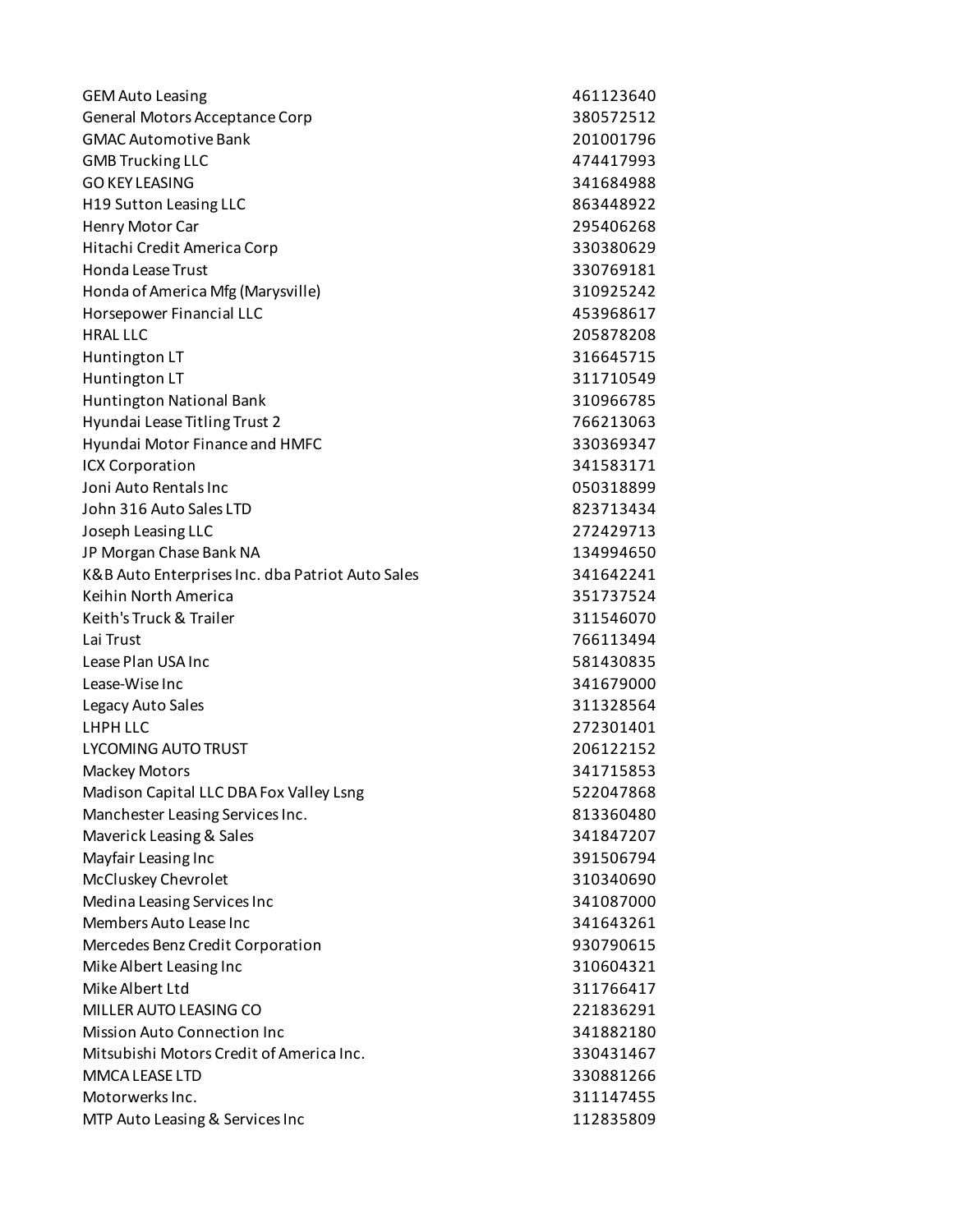| National City Bank                        | 340420310 |
|-------------------------------------------|-----------|
| National City Bank Indiana                | 350508407 |
| National City Bank Kentucky               | 610264095 |
| National City Bank Northeast              | 340253230 |
| National City Bank of Columbus            | 314270685 |
| National City Bank of Dayton              | 310373348 |
| National City Bank of PA                  | 250848455 |
| <b>Nations Bank</b>                       | 560684252 |
| <b>Nations Bank</b>                       | 990116048 |
| Nationwide Automotive Group               | 455236737 |
| Netlease LTD                              | 311526757 |
| NFS/QAL Sales and Leasing Services        | 311379939 |
| Nissan Infiniti                           | 336226449 |
| Nissan Motor Acceptance Corp              | 953680386 |
| Nissan North America                      | 952108010 |
| Northland Capital Financial Services LLC  | 411856261 |
| O'Brien Leasing Co                        | 341034720 |
| Palmer Leasing LLC                        | 472695658 |
| Park Leasing Company                      | 311808475 |
| <b>Park National Bank</b>                 | 311198067 |
| <b>PBL</b> Inc                            | 311726121 |
| Performance Contracting Inc.              | 367354062 |
| Personal Leasing Co                       | 341586348 |
| Porsche Leasing Limited                   | 364114978 |
| Premier Capital Investment LLC            | 452908777 |
| <b>Premier Financial Services</b>         | 061529102 |
| Provident Auto Leasing Company            | 311000488 |
| Queensgate Leasing Co LLC                 | 311680114 |
| <b>Regions Bank</b>                       | 630371391 |
| <b>Richland Trust Company</b>             | 340489390 |
| Roby Autogroup LLC dba Roby Mitsubishi Li | 311714185 |
| Saab Leasing Co                           | 516510983 |
| Santander Bank NA                         | 231237295 |
| Savoy Capital Credit LLC                  | 463625379 |
| SD Taylor Leasing & Rental Agency         | 261749517 |
| <b>Second National Bank</b>               | 344350800 |
| Select Leasing Inc                        | 341641055 |
| Selig Leasing Company Inc.                | 391270522 |
| Sherman & Company                         | 341517053 |
| Southgate Lease Services Inc              | 461667021 |
| Southgate Transportation Services Inc     | 311108105 |
| Spectrum Motor 1                          | 465083316 |
| Stan Alan Acceptance Corp                 | 341184861 |
| <b>Stephens Leasing</b>                   | 341267725 |
| Sunnyside Leasing                         | 341411253 |
| Sutton Leasing Inc                        | 382892690 |
| Tamaroff Leasing Co.                      | 381944434 |
| <b>Tamaroff Leasing II LLC</b>            | 272994328 |